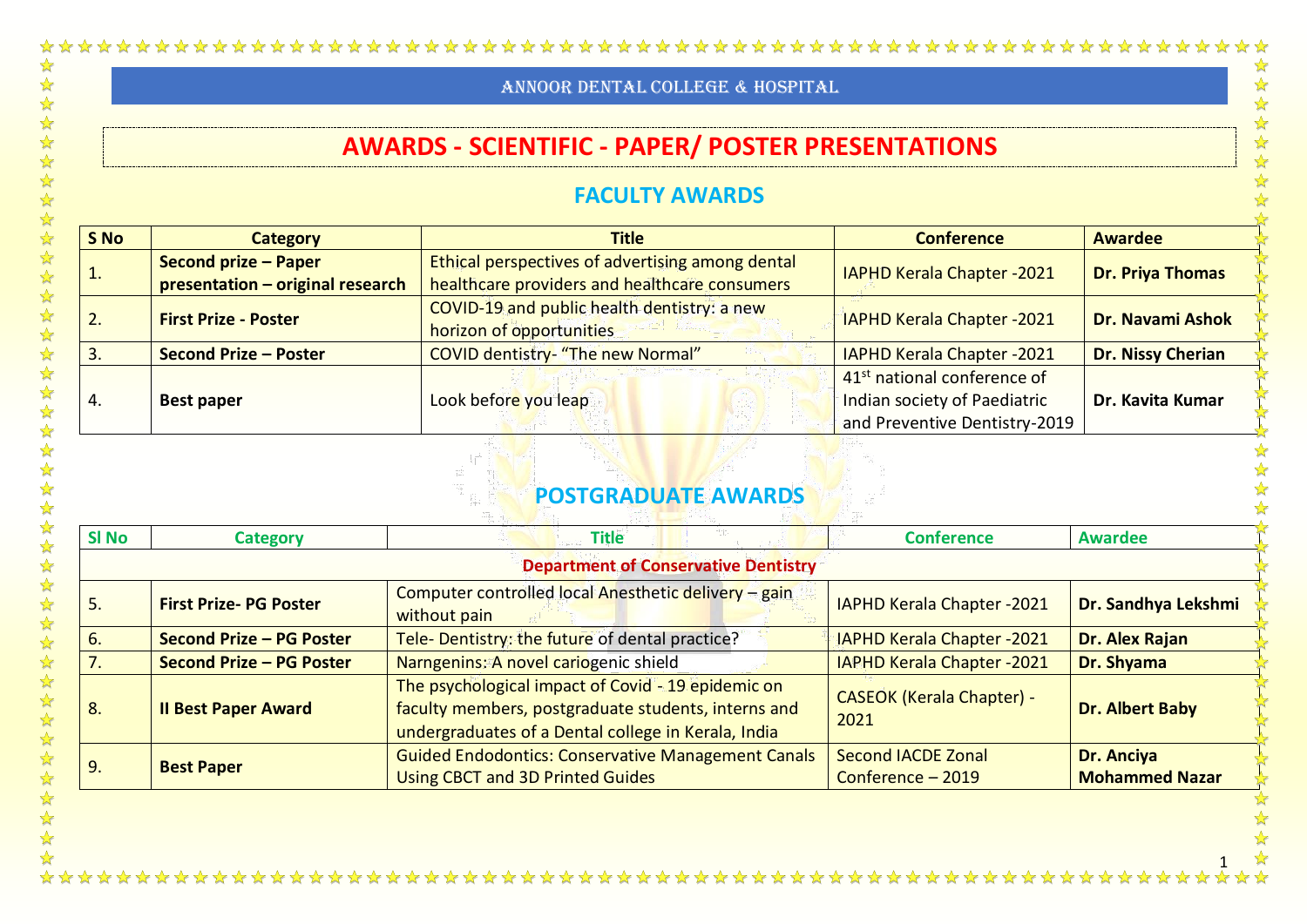$\frac{1}{2}$ 

好好好好好好好好好好

 $\frac{1}{2}$ 公公

冷冷

外外

经公  $\frac{1}{2}$ 

好好好好好好好好好好

 $\frac{1}{2}$ 

| 10. | <b>First prize - PG Poster</b><br><b>Presentation</b> | Addictive manufacturing: growing its grasp in dentistry                                                                                                                                               | Interdentz, MBDC,<br>Kothamangalam, Kerala 2019                                                                                         | Dr. Swetha Riya<br><b>Oommen</b> |
|-----|-------------------------------------------------------|-------------------------------------------------------------------------------------------------------------------------------------------------------------------------------------------------------|-----------------------------------------------------------------------------------------------------------------------------------------|----------------------------------|
| 11. | <b>3rd prize-PG Paper</b><br><b>Presentation</b>      | Effect of bleaching on stained nano hybrid composite; a<br>spectrophotometric analysis-an in vitro study                                                                                              | Interdentz, MBDC,<br>Kothamangalam, Kerala 2019                                                                                         | Dr. Sruthi M S                   |
| 12. | <b>3rd prize-PG Paper</b><br><b>Presentation</b>      | Comparison of root end sealing ability of three different<br>retrograde filling materials using fluorescent<br>microscopy an invitro study                                                            | Interdentz, MBDC,<br>Kothamangalam, Kerala 2018                                                                                         | <b>Dr. Meera Bastian</b>         |
| 13. | <b>3rd prize-PG Poster</b>                            | Rapid prototyping                                                                                                                                                                                     | Interdentz, MBDC,<br>Kothamangalam, Kerala 2018                                                                                         | Dr. Beulah Mary<br><b>Bejoy</b>  |
| 14. | <b>Best Poster-PG</b>                                 | Naringenins: the genesis of novel defenders                                                                                                                                                           | Interdentz, MBDC,<br>Kothamangalam, Kerala 2018                                                                                         | Dr. Anciya                       |
| 15. | <b>Best paper</b>                                     | Evaluation & Comparison of shear bond strength of two<br>different components to MTA & Biodentine-An invitro<br>study                                                                                 | 17 <sup>th</sup> IACDE - IES PG<br>Convention, BHOPAL                                                                                   | Dr. Gilda Philip                 |
| 16. | 3rd prize-PG Paper<br>Presentation                    | Comparison of root end sealing ability of three different<br>retrograde filling materials using fluorescent<br>microscopy an invitro study                                                            | Interdentz, MBDC,<br>Kothamangalam, Kerala 2018                                                                                         | Dr. Meera Bastian                |
| 17. | <b>Best Poster</b>                                    | Antibiofilm Strategies                                                                                                                                                                                | 14 <sup>th</sup> Midterm and 6 <sup>th</sup> PG<br>convention CASEOK,<br>Kottayam 2016                                                  |                                  |
| 18. | <b>Best Poster</b>                                    | Irrigant delivery systems- a step ahead                                                                                                                                                               | 12 <sup>th</sup> Mid-term meet and 4 <sup>th</sup><br>PG convention 2014,<br>Conservative and endodontic<br>society of Kerala, Thrissur | <b>Dr. Allu Baby</b>             |
| 19. | <b>Best paper</b>                                     | Evaluation and comparison of microhardness of enamel<br>after bleaching with fluoride containing and fluoride<br>free bleaching agents and post bleaching anticay<br>application $-$ an invitro study | 29th IACDE and 22nd IES<br>National conference 2014,<br>Jaipur                                                                          |                                  |

 $\frac{1}{2}$ 2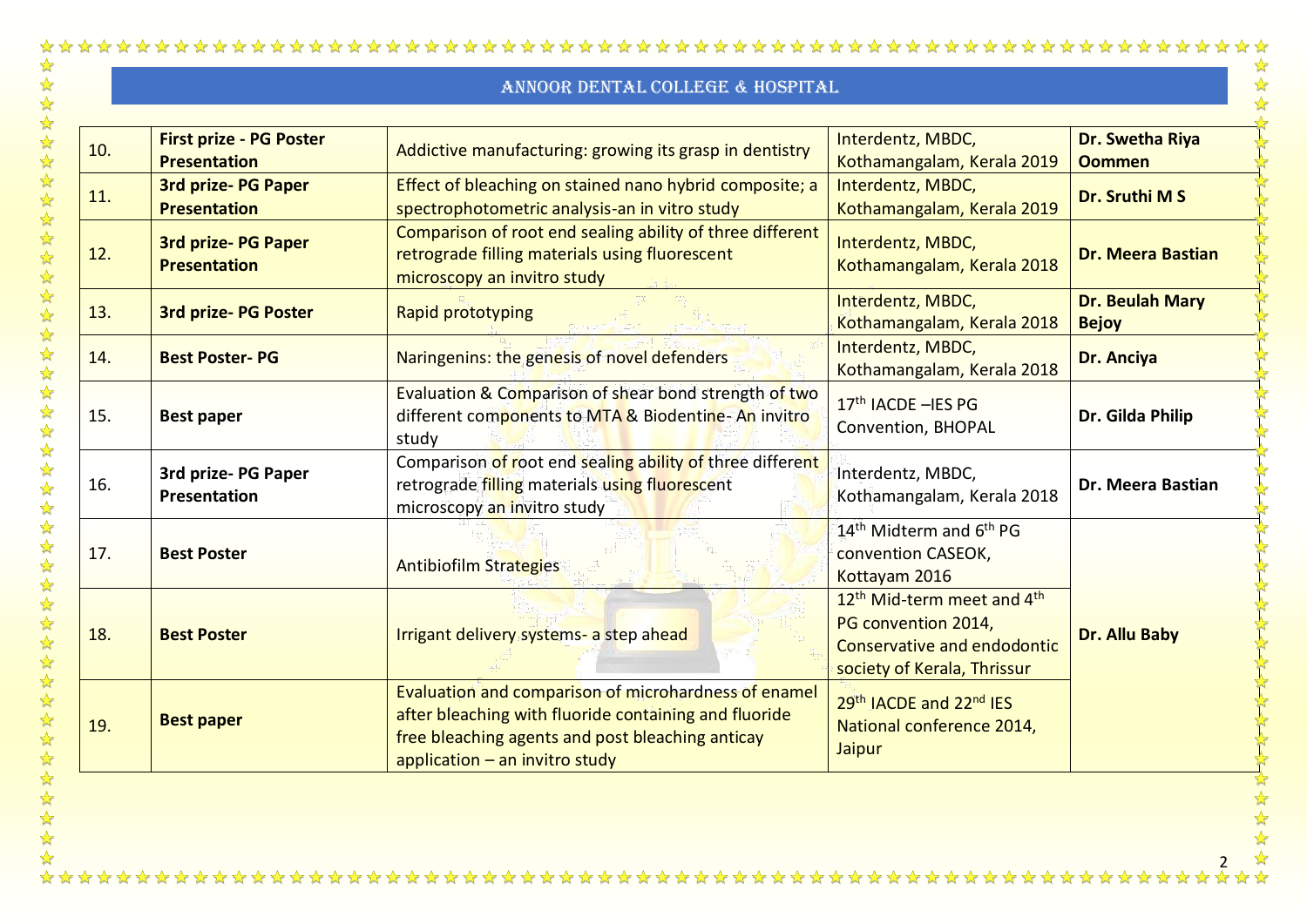|     |                                                                          | ANNOOR DENTAL COLLEGE & HOSPITAL                                                                                                                                |                                                                                            |                                        |
|-----|--------------------------------------------------------------------------|-----------------------------------------------------------------------------------------------------------------------------------------------------------------|--------------------------------------------------------------------------------------------|----------------------------------------|
| 20. | <b>Best poster</b>                                                       | Invasive cervical resorption - treatment modalities                                                                                                             | 28 <sup>th</sup> IACDE and 21 <sup>st</sup> IES<br>National Conference, 2013,<br>Hyderabad |                                        |
|     |                                                                          | <b>Department of Oral Pathology</b>                                                                                                                             |                                                                                            |                                        |
| 21. | <b>Best scientific paper</b>                                             | Squamous odontogenic tumour: a diagnostic quandary                                                                                                              | XV Annual State conference<br>& V PG convention, KSOMP,<br>2019                            | Dr. Sapna C                            |
| 22. | <b>Best Poster Presentation</b>                                          | Dermatofibrosarcoma protruberans: A rare Entity                                                                                                                 | <b>XVI Annual State Conference</b><br>& VI PG Convention 2019                              | Dr. Sapna C                            |
| 23. | <b>Best Paper Presentation -</b><br><b>Case Study</b>                    | Pigmented lesion: A Silent Killer                                                                                                                               | Interdenz18, MBDC,<br>Kothamangalam 2018                                                   | Dr. Sapna C                            |
| 24. | <b>Best Case Report</b>                                                  | An Unusual occurrence of Odontogenic tumour, a<br>diagnostic quandary                                                                                           | KSOMP, Trivandrum 2018                                                                     | Dr. Sapna C                            |
| 25. | <b>Best scientific poster</b>                                            | Oral pathologist: the truth analyser                                                                                                                            | CDE, Annoor Dental College,<br>2018                                                        | Dr. Sapna C                            |
| 26. | <b>Best Case Report</b>                                                  | Intricate relationship of Histoplasmosis and Sarcoidosis:<br>a case report                                                                                      | KSOMP, Muvattupuzha, 2017                                                                  | Dr. Rose Mary David                    |
| 27. | <b>Best Scientific Study</b>                                             | Utility of Chelioscopy, Palatoscopy & Finger prints in<br>identification of gender and its comparison with Blood<br>grouping                                    | <b>KSOMP Kochi 2016</b>                                                                    | <b>Dr. Rose David</b><br>Dr. Shilpa CN |
| 28. | <b>Best Scientific Study &amp; Best</b><br><b>Poster</b>                 | DNA isolation from heated teeth (dentin- cemental<br>powder)                                                                                                    | IAOMP 2013, Mumbai                                                                         | <b>Dr. Arun BS</b>                     |
|     |                                                                          | <b>Department of Periodontics</b>                                                                                                                               |                                                                                            |                                        |
| 29. | <b>First Prize - Paper</b><br><b>Presentation</b><br>(Original Research) | <b>Estimation of the knowledge &amp; awareness of</b><br>gynaecologists regarding gingival / periodontal diseases<br>during pregnancy - a cross sectional study | IAPHD Kerala Chapter - 2021                                                                | Dr. Krishnapriya                       |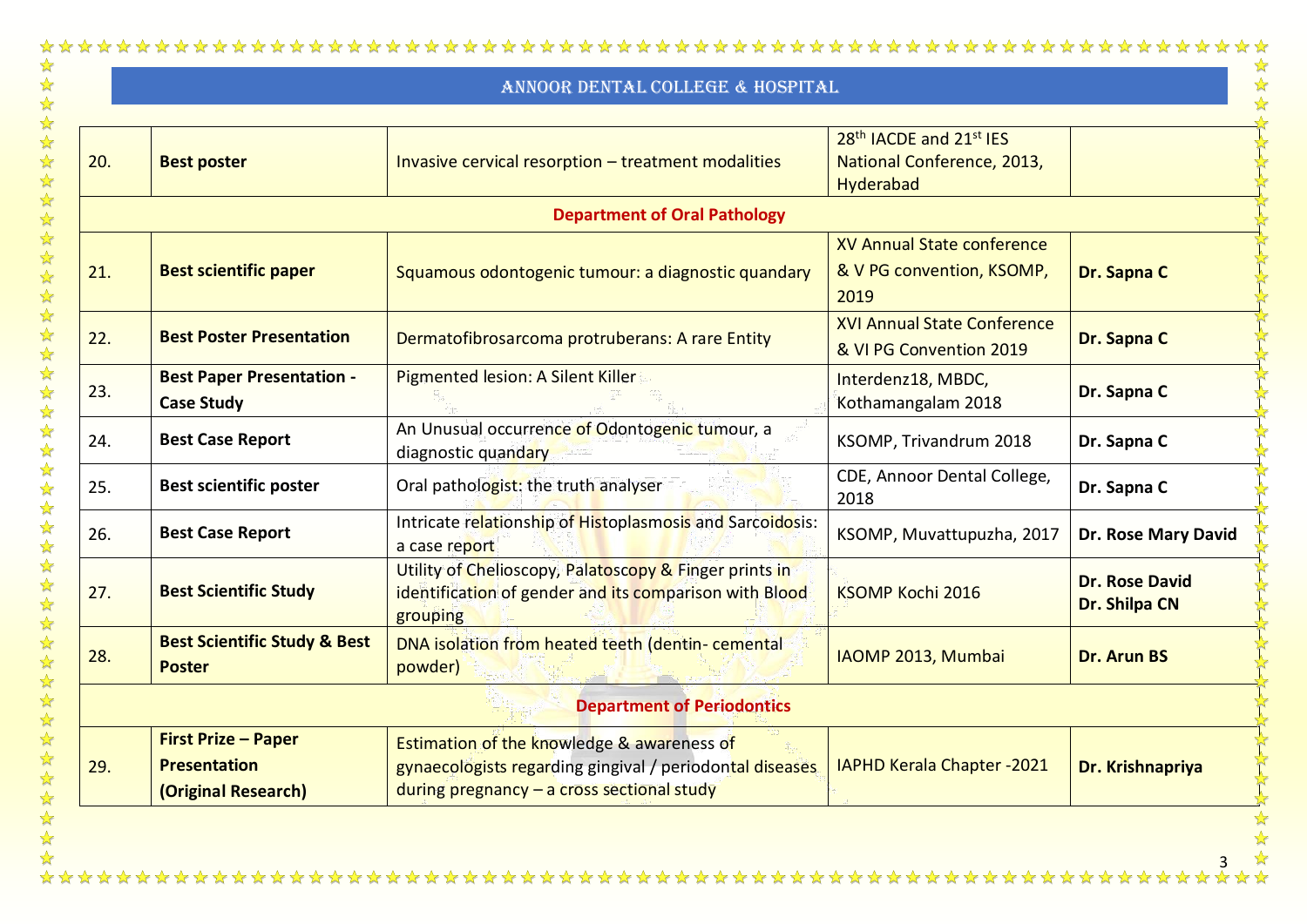# 公外以外

|     | ANNOOR DENTAL COLLEGE & HOSPITAL                           |                                                                                                                                                         |                                                                                    |                           |
|-----|------------------------------------------------------------|---------------------------------------------------------------------------------------------------------------------------------------------------------|------------------------------------------------------------------------------------|---------------------------|
| 30. | <b>Frist Prize - Paper</b><br><b>Presentation (Review)</b> | Effectiveness of two sensory based health education<br>methods on oral Hygiene of adolescent with autism<br>spectrum disorders- an interventional study | <b>IAPHD Kerala Chapter -2021</b>                                                  | <b>Dr. Aneta Abraham</b>  |
| 31. | <b>Best Article Award</b>                                  | Evaluation of Salivary pH Levels in Periodontitis<br><b>Patients- A Pilot Study</b>                                                                     | Journal of the society of<br>periodontist and<br>implantologists of Kerala<br>2020 | Dr. Akhil                 |
| 32. | <b>Third Prize - Poster</b><br><b>Presentation</b>         | Covid 19 & Dentistry demystified                                                                                                                        | National oral hygiene day<br>2020, SPIK, IDA Malanad, IDA<br>Trivandrum            | Dr. Vishnu Hari C         |
| 33. | <b>Best article award</b>                                  |                                                                                                                                                         | Article published in JSPIK<br>2019                                                 | Dr. Akhil                 |
| 34. | <b>Second Prize - paper</b>                                | An Indirect Sinus Floor elevation and simultaneous<br>Implant placement- A case report                                                                  | SPIK Annual Conference and<br>PG convention 2019                                   | Dr. Rani Bhargavan        |
| 35. | <b>First Prize - E Poster</b>                              | Full mouth rehabilitation of Amelogenesis imperfecta -<br>A case report                                                                                 | Interdisciplinary<br>Periodontics", Thrissur 2019                                  | Dr. Archana               |
| 36. | First prize- paper<br><b>Presentation</b>                  | Synergy of hard and soft tissue augmentation for ideal<br>implant therapy in<br>the posterior Mandibular region: a Case report                          | Post graduate scientific<br>convention of SPIK held at<br>Kochi on February 2019   | Dr. Achu Jerard           |
| 37. | <b>First Prize - Poster</b><br><b>Presentation</b>         | A single solution for a complex mucogingival problems-<br>A case report on Free gingival graft                                                          | Rapid review programme,<br>2019 Azeezia college of<br>dental sciences, Kollam      | <b>Dr. Archana</b>        |
| 38. | <b>Second Prize - poster</b><br>presentation               | Gingival Veneer - the Party Gums                                                                                                                        | <b>CDE Radiographic</b><br><b>Interpretations, Annoor</b><br><b>Dental College</b> | Dr. Vishnu Hari C         |
| 39. | <b>Second Prize - Paper</b><br><b>Presentation</b>         | Oil pulling a natural healer                                                                                                                            | SPIK midterm conference<br><b>Jan 2018</b>                                         | <b>Dr. Paulson George</b> |

华华华华华华华华华华华华

琴琴琴琴琴琴琴

经收收收收收收收收收收收

 $\frac{1}{2}$  $\frac{1}{\sqrt{2}}$ 

4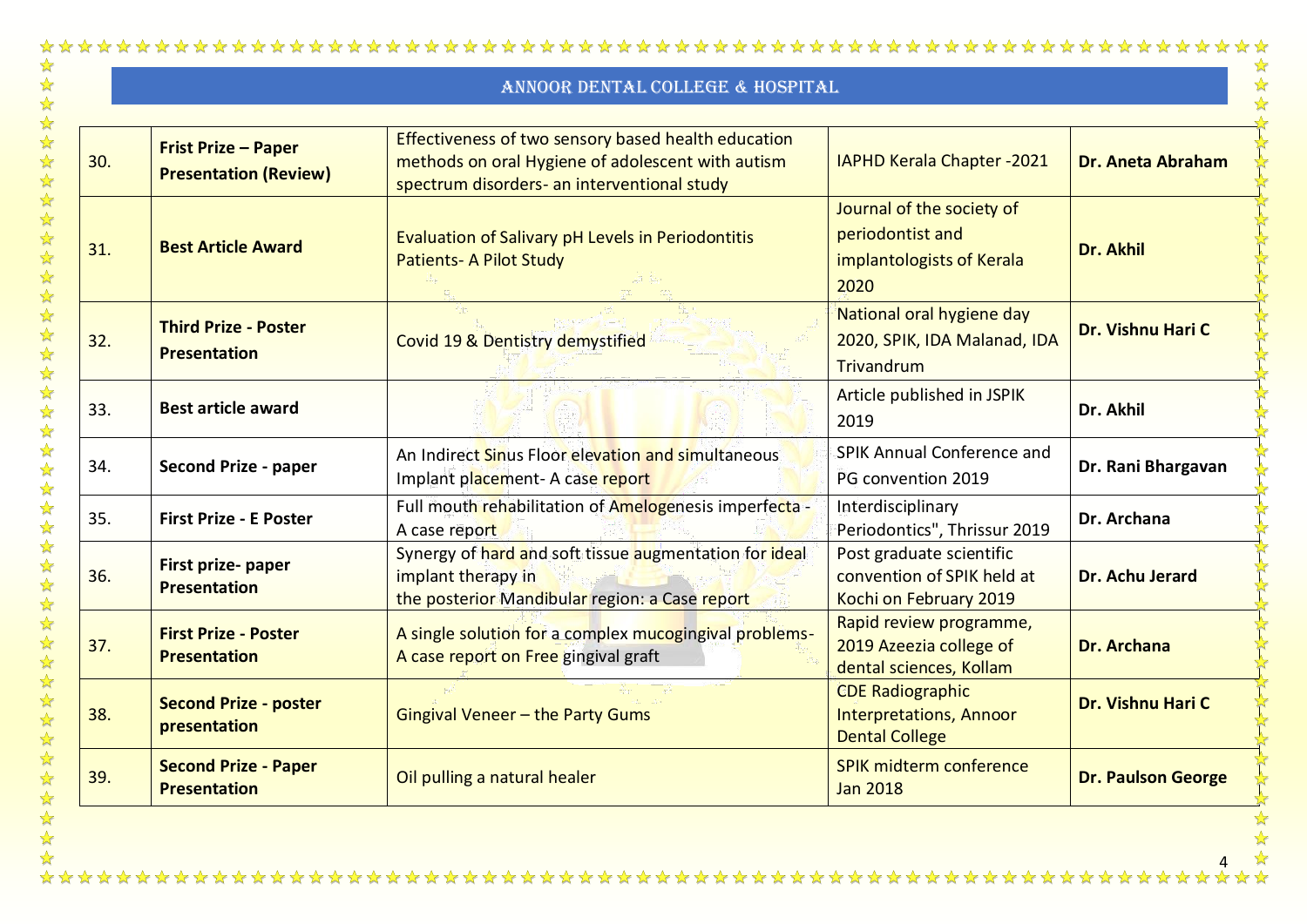|     |                                                    | ANNOOR DENTAL COLLEGE & HOSPITAL                                                                                          |                                                        |                                                                    |
|-----|----------------------------------------------------|---------------------------------------------------------------------------------------------------------------------------|--------------------------------------------------------|--------------------------------------------------------------------|
| 40. | <b>Third Prize - Poster</b><br><b>Presentation</b> | <b>Photodynamic Therapy</b>                                                                                               | Interdentz 2018, Mar<br><b>Baselious</b>               | Dr. Veena Venugopal                                                |
| 41. | <b>Second Prize - Paper</b><br><b>Presentation</b> | Cone beam computed tomography (CBCT) - A third eye<br>in diagnosis                                                        | 8th midterm conference of<br><b>SPIK Thrissur 2018</b> | <b>Dr. Archana</b>                                                 |
| 42. | <b>Young Scientist Award</b>                       | Corelation of oral health status and IQ in differently<br>abled individuals - A Pilot study                               | Re- COPS, Hotel Renai cochin                           | <b>Dr. Bini Varghese</b>                                           |
| 43. | <b>First prize - Paper</b><br>presentation         | Free gingival graft for increasing the width of attached<br>gingiva - A Pilot study                                       | SPIK midterm conference<br><b>Jan 2018</b>             | Dr. Linta                                                          |
| 44. | <b>Second prize - Paper</b><br>presentation        | Implant therapy in a deficient ridge in the anterior<br>esthetic zone                                                     | <b>SPIK midterm conference</b><br><b>Jan 2018</b>      | Dr. Achu Jerard                                                    |
| 45. | <b>Second prize - Paper</b><br>presentation        | Socket shield therapy for implant placement in the<br>aesthetic zone: A Case report                                       | SPIK midterm conference<br><b>Jan 2018</b>             | Dr. Bini Varghese                                                  |
| 46. | <b>First Prize</b>                                 | Table clinic demonstration - Implant Model                                                                                | 8th midterm conference of<br><b>SPIK Thrissur 2018</b> | Dr. Archana, Dr. Akhil,<br>Dr. Linta, Dr. Bini, Dr.<br><b>Achu</b> |
| 47. | <b>Second Prize - Poster</b><br>presentation       | Evaluation of relationship between sleep deprivation<br>and periodontitis $-$ A pilot study                               | CDE Program-, ADC                                      | Dr. Achu Jerard                                                    |
| 48. | <b>Consolation prize - poster</b><br>presentation  | Implant therapy in a deficient ridge in the anterior<br>esthetic zone                                                     | 42 <sup>nd</sup> ISP national conference,<br>2017      | Dr. Achu Jerard                                                    |
| 49. | <b>Second prize-Paper</b><br>presentation          | A Knowledge, attitude and awareness study regarding<br>the usage of various interdental aids among the dental<br>patients | <b>SPIK midterm conference</b><br>2017                 | <b>Dr. Paulson George</b>                                          |
| 50. | <b>Young Scientist Award</b>                       | Free gingival graft for increasing the width of attached<br>gingiva - A Pilot study                                       | Re- COPS, Hotel Renai cochin                           | Dr. Linta                                                          |

**你好好好好好好好好好好好好好好好好好好好好好好好** 

 $\frac{1}{\sqrt{2}}$ 5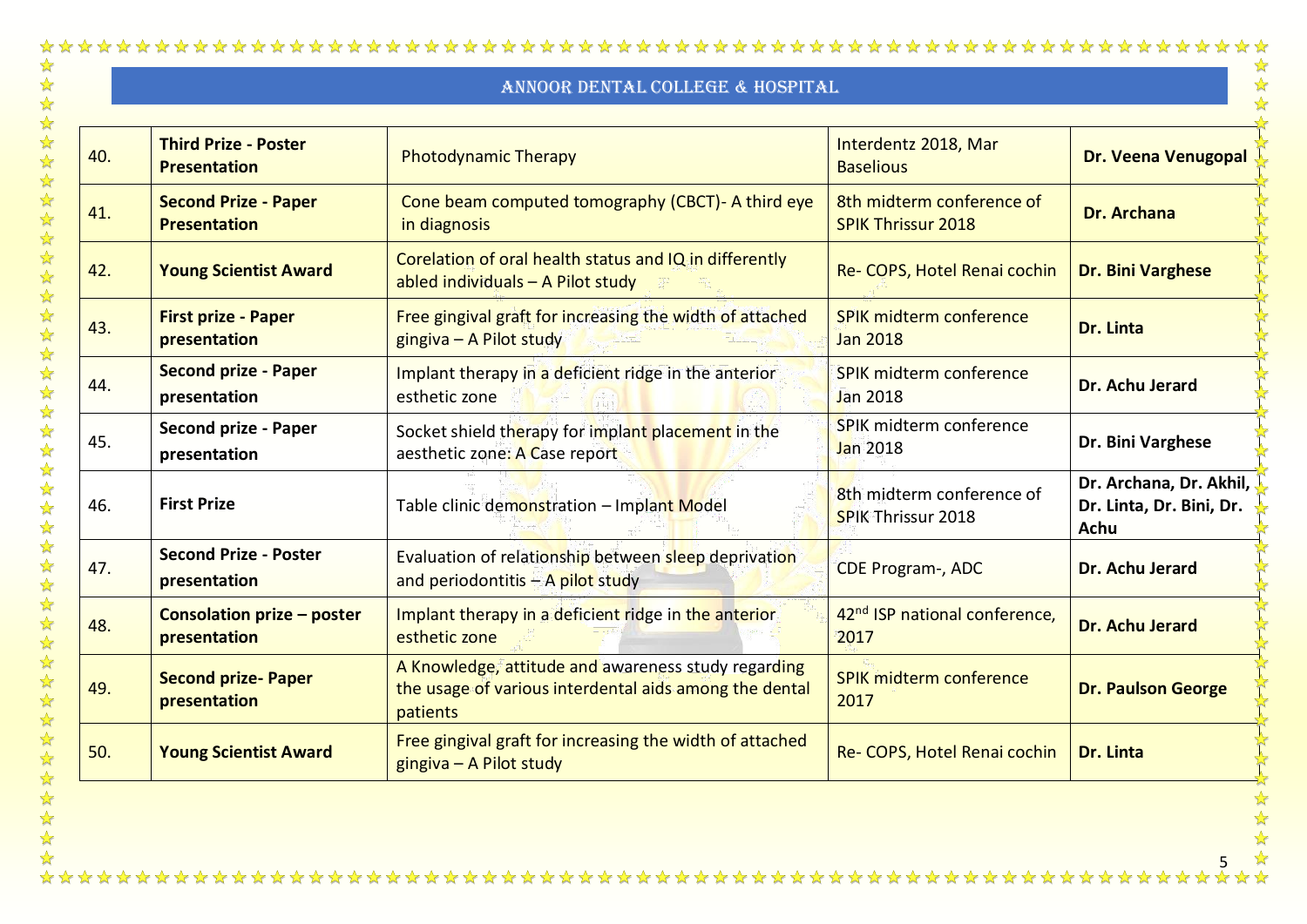|     |                                           | ANNOOR DENTAL COLLEGE & HOSPITAL                                                              |                                                                                                                                           |                                        |
|-----|-------------------------------------------|-----------------------------------------------------------------------------------------------|-------------------------------------------------------------------------------------------------------------------------------------------|----------------------------------------|
| 51. | <b>Consolation prize</b>                  | Maxillary ridge expansion for implant placement- a case<br>report                             | SPIK midterm conference<br>2016                                                                                                           | Dr. Aswathy, Dr. Jiss<br><b>Antony</b> |
| 52. | <b>Best paper award</b>                   | Ridge augmentation utilizing a connective tissue graft in<br>the esthetic zone- a case report | <b>ISPRP 2015</b>                                                                                                                         | Dr. Aswathy, Dr. Rifat,<br>Dr. Jiss    |
|     |                                           | <b>Department of Orthodontics</b>                                                             |                                                                                                                                           |                                        |
| 53. | <b>3rd Prize-Poster</b><br>competition    | Modified protraction head gear                                                                | <b>CDE program-"Surgery First</b><br>Approach", 2019, ADC                                                                                 | <b>Dr. Shahana</b>                     |
| 54. | <b>2nd Prize-Poster</b>                   | Modified double cantilever spring for molar up righting<br>- a clinical innovation            | <b>CDE Program- "Surgery First</b><br>approach, 2019, ADC                                                                                 | <b>Dr. Athira BR</b>                   |
| 55. | <b>1st Prize-Paper</b><br>presentation    | Tongue vs Trough                                                                              | <b>International Dental Students</b><br>Conference -2017                                                                                  | Dr. Roshni Sara Rajan                  |
| 56. | 1 <sup>st</sup> Prize-Poster              | <b>CBCT</b> in orthodontics                                                                   | <b>International Dental Students</b><br>Conference-2017 (St.<br>Gregorious Dental College)                                                | Dr. Athira BR                          |
|     |                                           | <b>Department of Pedodontics</b>                                                              |                                                                                                                                           |                                        |
| 57. | $3rd$ prize – Case series                 | Sooner the Better: treatment of Class III malocclusion<br>at the earliest                     | OOO Conclave, 2019, ADC                                                                                                                   | Dr. Reesa Babu                         |
| 58. | 1 <sup>st</sup> prize - original research | <b>New beginning, Endless Possibilities</b>                                                   | OOO Conclave, 2019, ADC                                                                                                                   | Dr. Mubeena V.V                        |
| 59. | <b>Best paper - Case Report</b>           | Unveiling the hidden: a case report                                                           | National conference of Indian<br>society of Pediatric &<br><b>Preventive Dentistry, Greater</b><br>Noida on 8 <sup>th</sup> November 2019 | Dr. Riswana A.M                        |
| 60. | <b>Best Poster</b>                        | Light tomorrow with Today                                                                     | <b>Interdenz, Mar Baselios</b><br>Dental College,<br>Kothamangalam 2018                                                                   | Dr. Riswana A.M                        |

6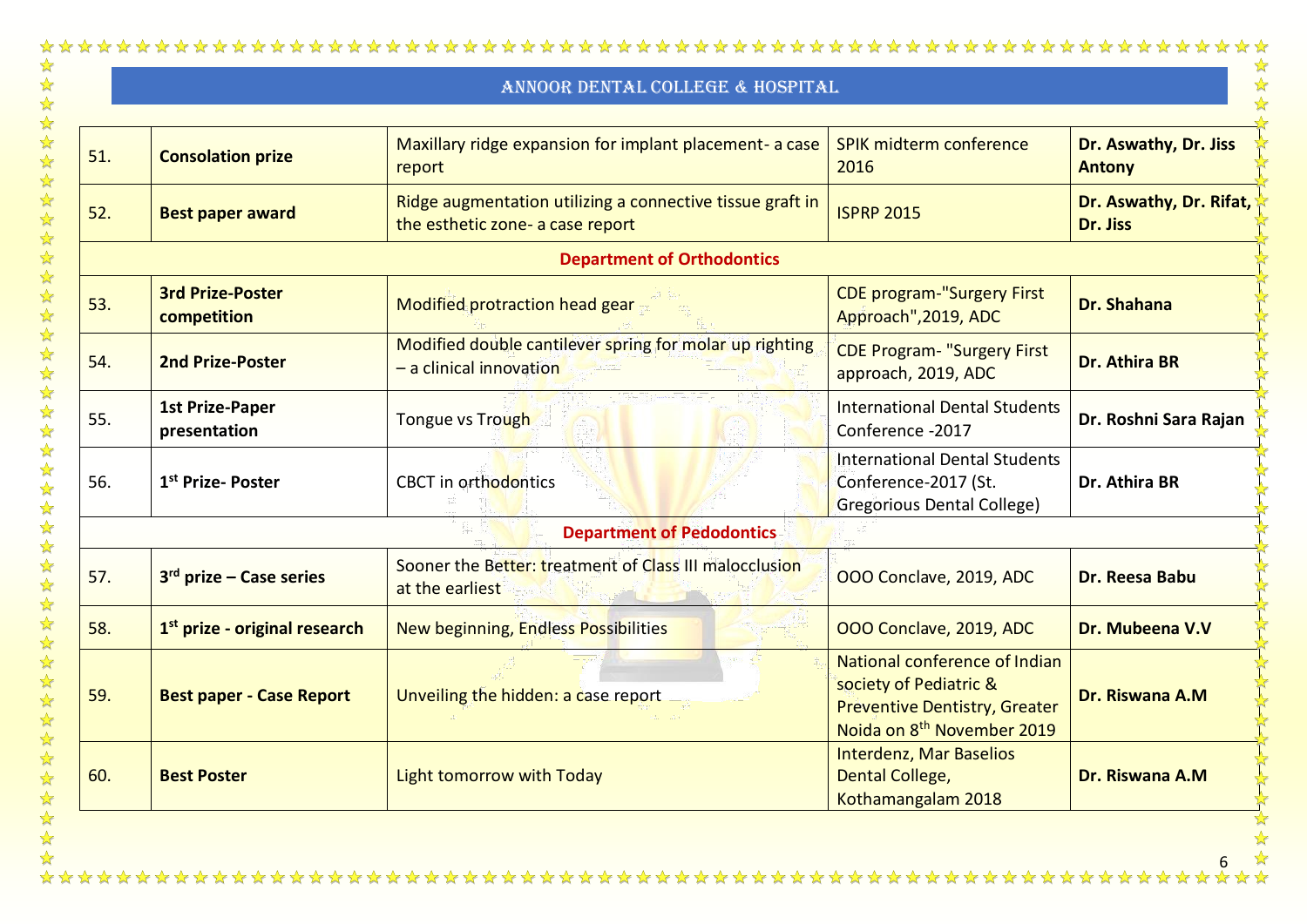公外以外

外外外外外外外

公公公公

外外外外外外外外

|              |                                                            | ANNOOR DENTAL COLLEGE & HOSPITAL                                                                                                                |                                                                                                                                     |                                                                    |
|--------------|------------------------------------------------------------|-------------------------------------------------------------------------------------------------------------------------------------------------|-------------------------------------------------------------------------------------------------------------------------------------|--------------------------------------------------------------------|
| 61.          | <b>Best Poster</b>                                         | Tooth Banking: Risk free investment for healthy future                                                                                          | <b>Dental Students Welfare</b><br><b>Association of India</b><br>conference, Mar Gregorios<br>Dental College,<br>Kothamangalam 2017 | Dr. Jincymol K.I                                                   |
|              |                                                            | <b>Department of Prosthodontics</b>                                                                                                             |                                                                                                                                     |                                                                    |
| 62.          | <b>Second prize -paper</b>                                 | A novel method to establish accuracy of recording<br>centric relation using posed smile as a tool: A cross<br>sectional study                   | 23rd IPS National PG<br>Convention, Jaipur - 2021                                                                                   | <b>Dr. Anna Geevarghese</b>                                        |
| 63.          | <b>Third Prize - poster</b><br>presentation                | Osseo-densification                                                                                                                             | <b>IPS (Indian Prosthodontic</b><br>Society) state PG<br>convention, 2017                                                           | Dr. Anjana<br>Thomas, Dr. Ajay<br>Soman, Dr. Sooraj<br><b>Babu</b> |
|              |                                                            | <b>UNDERGRADUATE AWARDS</b>                                                                                                                     |                                                                                                                                     |                                                                    |
| <b>SI No</b> | <b>Category</b>                                            | <b>Title</b>                                                                                                                                    | <b>Conference</b>                                                                                                                   | <b>Awardee/ Guide</b>                                              |
| 64.          | First prize - Paper<br>presentation - original<br>research | Psychological and physiological relaxation using yoga<br>therapy with biomarker assessment in patients<br>undergoing dental implant therapy-RCT | IAPHD Kerala Chapter -2021                                                                                                          | Dr. Ganga Mohan/<br>Dr. Angel                                      |
| 65.          | Second Prize - Paper -<br><b>Original research</b>         | Parental perceptions, attitudes and practices regarding<br>their children's oral health $-$ a cross sectional study                             | <b>IAPHD Kerala Chapter -2021</b>                                                                                                   | Dr. Deepa Ramesan /<br>Dr. Pooja Latti                             |
| 66.          | Second Prize - Paper -<br><b>Original research</b>         | Ameloglyphics- an adjuvant in individual identification                                                                                         | IAPHD Kerala Chapter -2021                                                                                                          | Ms. Aneeta Sajan/<br><b>Dr. Priya Thomas</b>                       |
| 67.          | Second prize - Paper -<br><b>Original research</b>         | Study on localized oral genotoxicity in women exposed<br>to indoor air pollution biomass fuel smoke- a<br>retrospective cohort study            | IAPHD Kerala Chapter - 2021                                                                                                         | Ms. Athira T/<br><b>Dr. Deepu George</b>                           |
| 68.          | <b>First Prize - Poster Review</b>                         | COVID-19 and mental health                                                                                                                      | IAPHD Kerala Chapter -2021                                                                                                          | <b>Ms. Sarangi R Varma</b>                                         |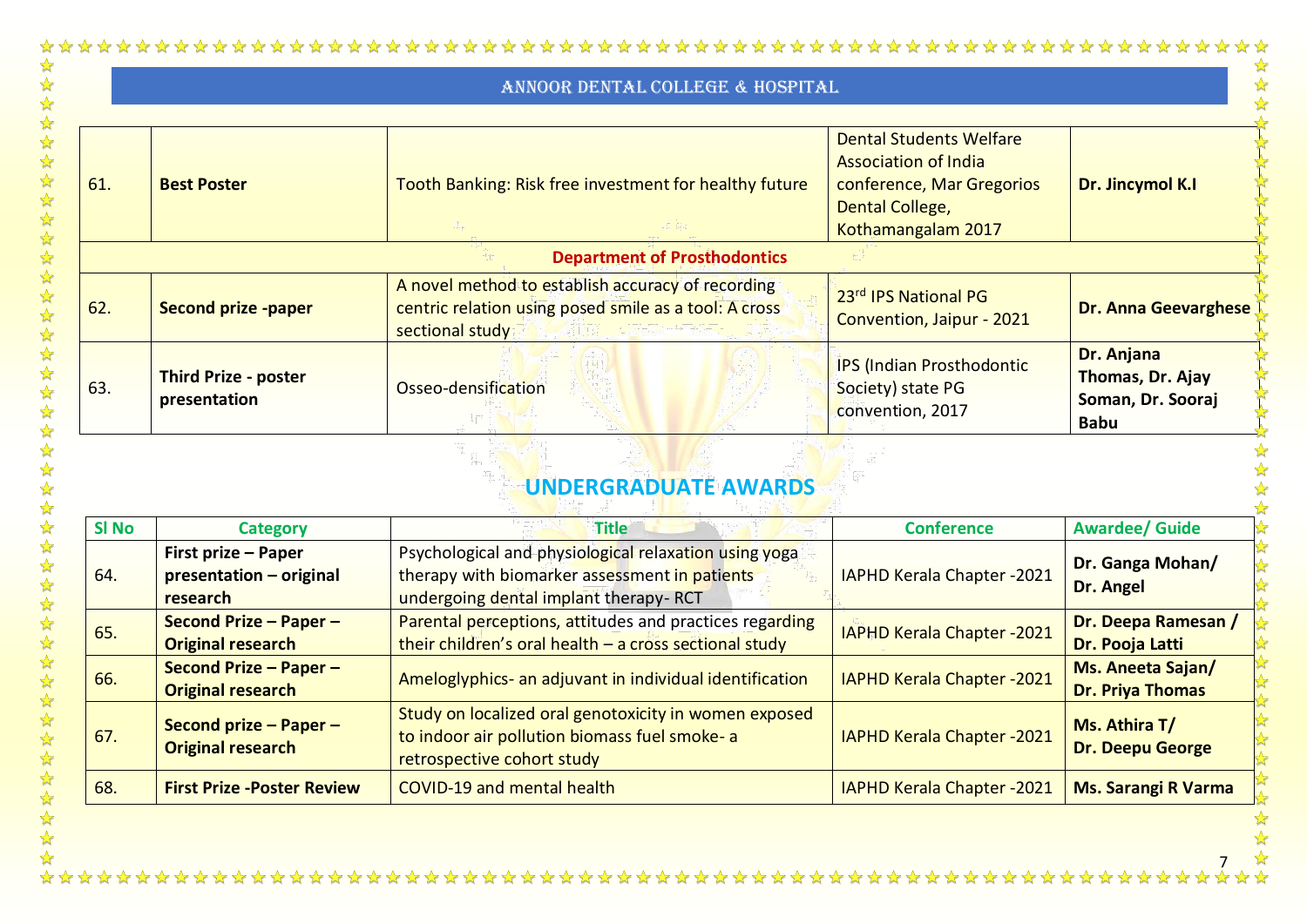| 69. | <b>Second prize- Poster review</b>          | <b>Platelet rich fibrin</b>                                  | <b>IAPHD Kerala Chapter -2021</b>                                                                       | Mr. Basil Baby/<br>Dr. Anish N             |
|-----|---------------------------------------------|--------------------------------------------------------------|---------------------------------------------------------------------------------------------------------|--------------------------------------------|
| 70. | First prize - Paper                         | Periapical fibro-osseous dysplasia- case series              | Interdenz-2019, MBDC                                                                                    | <b>Ms. Jughnu Mathew/</b><br>Dr. Hima John |
| 71. | <b>Second prize-paper</b>                   | Calcifying odontogenic cyst - case report                    | Interdenz-2019, MBDC                                                                                    | Ms. Teresa Joby/<br><b>Dr. Vineet Alex</b> |
| 72. | Third prize $-$ paper                       | Desmoplastic fibroma- a case report                          | Interdenz-2019, MBDC                                                                                    | Ms. Ashmey Sajan/<br>Dr. Anish N           |
| 73. | <b>Third Prize - Paper</b>                  | Case presentation - Discipline of oral medicine<br>radiology | Interdenz - 2018, MBDC                                                                                  | Ms. Sajna/<br>Dr. Jiss Mary G              |
| 74. | <b>First Prize - Poster</b><br>presentation | What after BDS- MBBS or Revival of dentistry                 | 10th International Dental<br>Students Conference 2017,<br><b>St Gregorious Dental</b><br>College Chelad | Ms. Safa, Ms Alpha<br>Anil                 |
| 75. | Best paper award                            | Recent Advances in fluoride delivery                         | 10th International Dental<br><b>Students Conference 2017</b>                                            | Ms. Anu Rahim                              |
| 76. | <b>Best Poster Award</b>                    | <b>FPD Vs IMPLANTS</b>                                       | 10 <sup>th</sup> International Dental<br>Students Conference 2017                                       | Ms. Amrita Rajendran                       |

公女女女女女女女女女女女

 $\frac{1}{2}$ 

 $\leftrightarrow$ 

 $\frac{8}{2}$